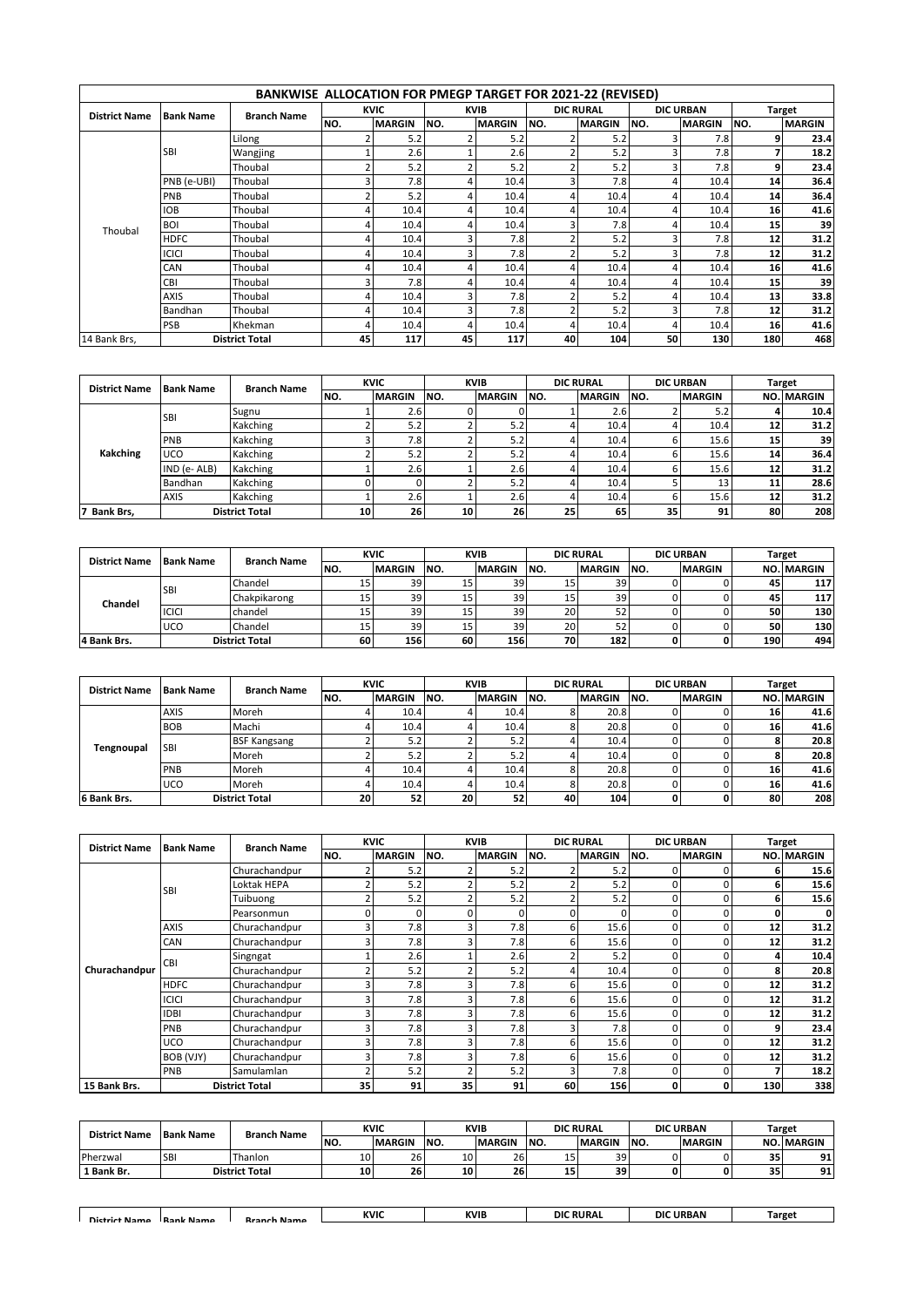| <b>DISUILLIVAILE</b> | i warin maring | <b>DIGITURI INGHIE</b> | NO. | <b>MARGIN</b> | NO. | <b>MARGIN</b> | NO. | <b>MARGIN</b> | NO. | <b>MARGIN</b> |     | <b>NO. MARGIN</b> |
|----------------------|----------------|------------------------|-----|---------------|-----|---------------|-----|---------------|-----|---------------|-----|-------------------|
|                      |                | Senapati               | 5   | 13            | 6   | 15.6          | h   | 15.6          |     | 0             | 17  | 44.2              |
|                      |                | Lairouching            | 3   | 7.8           |     | 5.2           |     | 5.2           |     | 0             |     | 18.2              |
|                      | <b>SBI</b>     | Maram                  | 4   | 10.4          |     | 10.4          |     | 10.4          | r   | 0             | 12  | 31.2              |
|                      |                | Mao                    | 4   | 10.4          |     | 10.4          |     | 10.4          |     | 0             | 12  | 31.2              |
| <b>SENAPATI</b>      |                | Tadubi                 | 4   | 10.4          |     | 10.4          |     | 10.4          |     | 0             | 12  | 31.2              |
|                      |                | Senapati Bazar         | 5   | 13            |     | 13            |     | 13            |     | 0             | 15  | 39                |
|                      | <b>HDFC</b>    | Senapati               | 15  | 39            | 15  | 39            | 17  | 44.2          |     | 0             | 47  | 122.2             |
|                      | PNB            | Senapati               | 10  | 26            |     | 18.2          | 10  | 26            |     | 0             | 27  | 70.2              |
|                      |                | Mao                    | 7   | 18.2          | 10  | 26            |     | 18.2          |     | 0             | 24  | 62.4              |
|                      | <b>AXIS</b>    | Senapati               | 10  | 26            | 10  | 26            | 10  | 26            |     | 0             | 30  | 78                |
|                      | <b>BOI</b>     | Senapati               | 10  | 26            | 10  | 26            | 10  | 26            |     | 0             | 30  | 78                |
|                      | <b>CBI</b>     | Senapati               | 10  | 26            | 10  | 26            | 10  | 26            |     | 0             | 30  | 78                |
|                      | <b>UCO</b>     | Senapati               | 10  | 26            | 10  | 26            | 10  | 26            |     | 0             | 30  | 78                |
| 13 Bank Brs.         |                | <b>District Total</b>  | 97  | 252.2         | 97  | 252.2         | 99  | 257.4         | 0   | 0             | 293 | 761.8             |

| <b>District Name</b> | <b>Bank Name</b> | <b>Branch Name</b>    |     | <b>KVIC</b>      |     | <b>KVIB</b>   |      | <b>DIC RURAL</b> |      | <b>DIC URBAN</b> |     | <b>Target</b>     |
|----------------------|------------------|-----------------------|-----|------------------|-----|---------------|------|------------------|------|------------------|-----|-------------------|
|                      |                  |                       | NO. | <b>MARGIN</b>    | NO. | <b>MARGIN</b> | INO. | <b>MARGIN</b>    | INO. | <b>MARGIN</b>    |     | <b>NO. MARGIN</b> |
|                      |                  | Leimakhong            |     | 10.4             |     | 10.4          |      | 15.6             |      |                  | 14  | 36.4              |
| <b>KANGPOKPI</b>     | <b>SBI</b>       | Kangpokpi             |     | 10.4             |     | 10.4          |      | 15.6             |      |                  | 14  | 36.4              |
|                      |                  | Saparmeina            |     | 7.8 <sub>1</sub> |     | 7.8           |      | 7.81             |      |                  |     | 23.4              |
|                      | <b>BOB</b>       | Leimakhong            |     | 13               |     | 13            |      | 20.8             |      |                  | 18  | 46.8              |
|                      | <b>IND</b>       | Kangpokpi             |     | 18.2             |     | 18.2          | 15   | 39 <sub>1</sub>  |      |                  | 29  | 75.4              |
|                      | <b>IOB</b>       | Island                |     | 18.2             |     | 18.2          | 15   | 39               |      |                  | 29  | 75.4              |
|                      | BOB (VJY)        | Saikul                |     | 13 <sub>1</sub>  |     | 13            |      | 18.2             |      |                  |     | 44.2              |
| 7 Bank Brs.          |                  | <b>District Total</b> | 35  | 91               | 35  | 91            | 60   | 156              |      | 0                | 130 | 338               |

| <b>District Name</b> | <b>Bank Name</b> | <b>Branch Name</b>      |     | <b>KVIC</b>   |      | <b>KVIB</b>       |      | <b>DIC RURAL</b> |      | <b>DIC URBAN</b> |    | Target            |
|----------------------|------------------|-------------------------|-----|---------------|------|-------------------|------|------------------|------|------------------|----|-------------------|
|                      |                  |                         | NO. | <b>MARGIN</b> | INO. | <b>MARGIN</b>     | INO. | <b>MARGIN</b>    | INO. | <b>MARGIN</b>    |    | <b>NO. MARGIN</b> |
| Tamenglong           | PNB              | Tamenglong              |     | 10.4          |      | 10.4 <sub>1</sub> |      | 18.2             |      |                  | 15 | 39                |
|                      |                  | <b>Tamenglong Bazar</b> |     | 13            |      | 13                |      | 20.8             |      |                  | 18 | 46.8              |
|                      | <b>SBI</b>       | Tamei                   |     | 20.8          |      | 20.8              | 10   | 26               |      |                  | 26 | 67.6              |
|                      | <b>CAN</b>       | Tamenglong              |     | 20.8          |      | 20.8              | 10   | 26               |      |                  | 26 | 67.6              |
| 4 Bank Brs.          |                  | <b>District Total</b>   | 25  | 65            | 25   | 65                | 35   | 91               |      | 0                | 85 | 221               |

| <b>District Name</b> | <b>Bank Name</b> | <b>Branch Name</b>    |     | <b>KVIC</b>   |      | <b>KVIB</b>   |      | <b>DIC RURAL</b> |     | <b>DIC URBAN</b> |    | Target            |
|----------------------|------------------|-----------------------|-----|---------------|------|---------------|------|------------------|-----|------------------|----|-------------------|
|                      |                  |                       | NO. | <b>MARGIN</b> | INO. | <b>MARGIN</b> | INO. | <b>MARGIN</b>    | NO. | <b>MARGIN</b>    |    | <b>NO. MARGIN</b> |
| Noney                | <b>SBI</b>       | Noney                 |     | 20.8          |      | 20.8          |      | 23.4             |     |                  | 25 | 65                |
|                      | UCO              | Noney                 |     | 20.8          |      | 20.8          |      | 23.4             |     |                  | 25 | 65                |
| 2 Bank Br.           |                  | <b>District Total</b> | 16  | 41.6          | 16   | 41.6          | 18   | 46.8             |     | o                | 50 | 130               |

| <b>District Name</b> | <b>Bank Name</b> | <b>Branch Name</b>    |     | <b>KVIC</b>   |     | <b>KVIB</b>   |      | <b>DIC RURAL</b> |      | <b>DIC URBAN</b> |     | <b>Target</b>     |
|----------------------|------------------|-----------------------|-----|---------------|-----|---------------|------|------------------|------|------------------|-----|-------------------|
|                      |                  |                       | NO. | <b>MARGIN</b> | NO. | <b>MARGIN</b> | INO. | <b>MARGIN</b>    | INO. | <b>MARGIN</b>    |     | <b>NO. MARGIN</b> |
|                      | PNB              | Ukhrul                |     | 10.4          |     | 10.4          |      | 15.6             |      |                  | 14  | 36.4              |
|                      |                  | Mini Sectt.           |     | 10.4          |     | 10.4          |      | 13               |      |                  | 13  | 33.8              |
| Ukhrul               | <b>SBI</b>       | Ukhrul                |     | 15.6          |     | 15.6          |      | 20.8             |      |                  | 20  | 52                |
|                      |                  | Somsai                |     | 5.2           |     | 5.2           |      | 7.8              |      |                  |     | 18.2              |
|                      | <b>HDFC</b>      | Ukhrul                |     | 15.6          |     | 15.6          | ᅭ    | 31.2             |      |                  | 24  | 62.4              |
|                      | <b>UCO</b>       | Ukhrul                |     | 20.8          |     | 20.8          | ᆠ    | 28.6             |      |                  | -   | 70.2              |
| 6 Bank Brs.          |                  | <b>District Total</b> | 30  | 78            | 30  | 78            | 45   | 117              |      |                  | 105 | 273               |

| <b>District Name</b> | <b>Bank Name</b>      | <b>Branch Name</b> | <b>KVIC</b> |               | KVIB |               | <b>DIC RURAL</b> |               | <b>DIC URBAN</b> |               | Target     |                   |
|----------------------|-----------------------|--------------------|-------------|---------------|------|---------------|------------------|---------------|------------------|---------------|------------|-------------------|
|                      |                       |                    | NO.         | <b>MARGIN</b> | INO. | <b>MARGIN</b> | INO.             | <b>MARGIN</b> | INO.             | <b>MARGIN</b> |            | <b>NO. MARGIN</b> |
| Kamjong              | <b>SB</b>             | Kamjong            | 10          | 26            | 10   | 26            | ∸                | 39            |                  |               | 25<br>ر د  | 91                |
| ` Bank Br.           | <b>District Total</b> |                    | 10          | 26            | 10   | 26            | . .<br>15        | 39            |                  |               | or.<br>ر د | 91                |

| <b>District Name</b> | <b>Bank Name</b>      | <b>Branch Name</b> | <b>KVIC</b> |               | <b>KVIB</b> |               | <b>DIC RURAL</b> |               | <b>DIC URBAN</b> |               | Target       |                   |
|----------------------|-----------------------|--------------------|-------------|---------------|-------------|---------------|------------------|---------------|------------------|---------------|--------------|-------------------|
|                      |                       |                    | NO.         | <b>MARGIN</b> | INO.        | <b>MARGIN</b> | INO.             | <b>MARGIN</b> | INO.             | <b>MARGIN</b> |              | <b>NO. MARGIN</b> |
| Jirabam              | PNB                   | Jiribam            |             | 13            |             | ⊥⊃            |                  | 13            |                  | 20.8          | $\sim$<br>23 | 59.8              |
|                      | <b>BANDHAN</b>        | Jiribam            |             | 13            |             | ⊥⊃            |                  | 13            |                  | 18.2          | $\sim$<br>"  | 57.2              |
| 2 Bank Brs.          | <b>District Total</b> |                    | 10          | 26            | 10          | 26            | 10               | 26            | 15               | 39            | 45           | 117               |

| <b>District Name</b> | <b>Bank Name</b> | <b>Branch Name</b> | <b>KVIC</b> |                 | <b>KVIB</b> |               | <b>DIC RURAL</b> |               | <b>DIC URBAN</b> |                  | <b>Target</b> |            |
|----------------------|------------------|--------------------|-------------|-----------------|-------------|---------------|------------------|---------------|------------------|------------------|---------------|------------|
|                      |                  |                    | NO.         | <b>MARGIN</b>   | INO.        | <b>MARGIN</b> | INO.             | <b>MARGIN</b> | INO.             | <b>MARGIN</b>    |               | NO. MARGIN |
| Bishnupur            |                  | Bishnupur          |             | J.Z             |             | 7.8           |                  |               |                  | 7.8 <sub>1</sub> | <b>10</b>     | 26         |
|                      | <b>ISBI</b>      | Nambol             |             | 2.61            |             | 5.2           |                  | 2.6           |                  | 5.2              |               | 15.6       |
|                      |                  | Ningthoukhong      |             | 2.61            |             | 5.2           |                  | 2.6           |                  | 5.2              |               | 15.6       |
|                      |                  | Moirang            |             | 2.61            |             | 7.8           |                  | 2.6           |                  | 7.8              |               | 20.8       |
|                      | <b>AXIS</b>      | Bishnupur          |             | 13 <sup>1</sup> |             | 13            |                  | 13            |                  | 13               | 20            | 52         |
|                      | PNB (e-UBI)      | Moirang            |             | 13 <sub>1</sub> |             |               |                  | 13            |                  | 13               | 15            | 39         |
|                      |                  | Bishnupur          |             | 5.2             |             | 5.2           |                  |               |                  | 5.2              |               | 20.8       |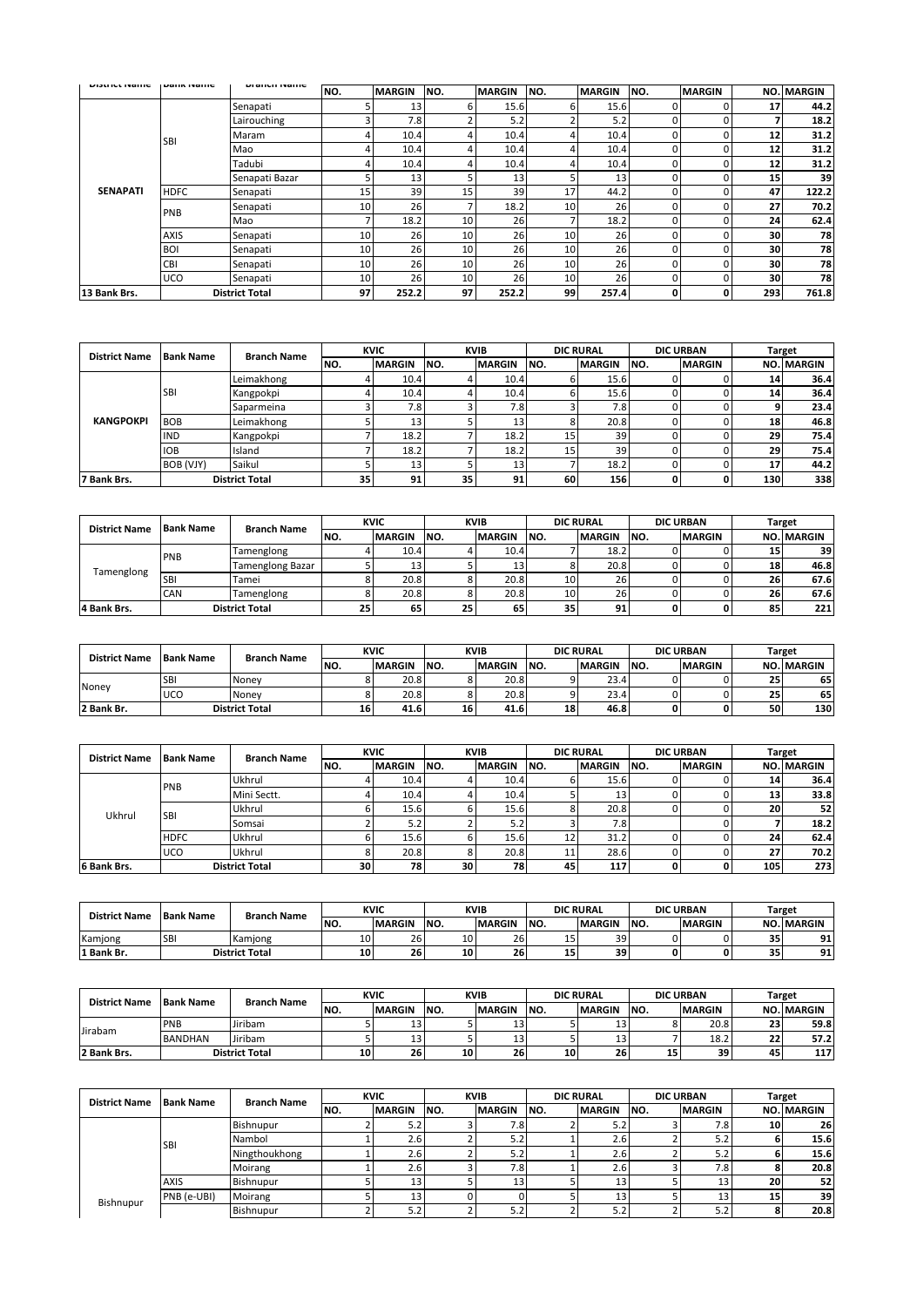| <b>CBI</b>     | Bishnupur | ⊥⊃    | 13  | 13    | 13  | 20 | 52   |
|----------------|-----------|-------|-----|-------|-----|----|------|
| <b>Bandhan</b> | Bishnupur | 13    | 13  |       | 13  | ᆈ  | 39   |
| <b>HDFC</b>    | Bishnupur | ᆦ     | 13  | 13    | 13  | 20 | 52   |
|                | Thinungei | 2.b   | 2.6 | 2.6   | 2.6 |    | 10.4 |
| <b>UCO</b>     | Phubala   | ے . د | ے.د | ے . د | ے.د |    | 20.8 |

| <b>District Name</b> | <b>Bank Name</b> | <b>Branch Name</b>    |                | <b>KVIC</b>   |                | <b>KVIB</b>   |     | <b>DIC RURAL</b> | <b>DIC URBAN</b> |               |     | <b>Target</b> |
|----------------------|------------------|-----------------------|----------------|---------------|----------------|---------------|-----|------------------|------------------|---------------|-----|---------------|
|                      |                  |                       | NO.            | <b>MARGIN</b> | NO.            | <b>MARGIN</b> | NO. | <b>MARGIN</b>    | NO.              | <b>MARGIN</b> | NO. | <b>MARGIN</b> |
|                      |                  | Porompat              | 7              | 18.2          | $\overline{7}$ | 18.2          |     | 5.46             |                  | 11            | 20  | 52.86         |
|                      | <b>SBI</b>       | Mantripukhri          | 6              | 15.6          | 6              | 15.6          |     | 5.46             | 3                | 8.25          | 17  | 44.91         |
|                      |                  | <b>High Court</b>     | 6              | 15.6          | 6              | 15.6          |     | 5.46             | 3                | 8.25          | 17  | 44.91         |
|                      |                  | Lamlong               | $\overline{2}$ | 5.2           | $\overline{2}$ | 5.2           |     | 5.2              |                  | ŋ             | 6   | 15.6          |
|                      | IND (e-ALB)      | Porompat              | 10             | 26            | 10             | 26            |     | 16.38            | 7                | 19.25         | 33  | 87.63         |
|                      | <b>AXIS</b>      | Porompat              | 5              | 13            | 5              | 13            |     | 5.06             | 4                | 11            | 17  | 42.06         |
|                      |                  | Chingmeirong          | 5              | 13            | 5              | 13            | 3   | 8.19             | 4                | 11            | 17  | 45.19         |
|                      | <b>BOB</b>       | Kongba                | 10             | 26            | 10             | 26            | 6   | 17               | 8                | 22            | 34  | 91            |
|                      | <b>BOI</b>       | Sainik School         | 10             | 26            | 10             | 26            | 6   | 17               | 7                | 19.25         | 33  | 88.25         |
|                      | CAN              | Porompat              | 10             | 26            | 10             | 26            | 6   | 17               | 7                | 19.25         | 33  | 88.25         |
|                      | CBI              | Porompat              | 5              | 13            | 5              | 13            |     | 8.19             | 3                | 8.25          | 16  | 42.44         |
|                      |                  | Checkon Branch        | 5              | 13            | 5              | 13            |     | 8.19             | 4                | 11            | 17  | 45.19         |
| <b>Imphal East</b>   | <b>HDFC</b>      | Chingmeirong          | 5              | 13            | 5              | 13            | 3   | 8.19             | 3                | 8.25          | 16  | 42.44         |
|                      |                  | Yairipok              | 5              | 13            | 5              | 13            | ຳ   | 8.19             | 4                | 11            | 17  | 45.19         |
|                      | <b>ICICI</b>     | Mantripukhri          | 8              | 20.8          | 7              | 18.2          |     | 8.19             | 4                | 11            | 22  | 58.19         |
|                      |                  | Chekon                | 7              | 18.2          | 8              | 20.8          | 3   | 8.19             | 4                | 11            | 22  | 58.19         |
|                      |                  | Dewlaland             | 4              | 10.4          | 4              | 10.4          |     | 5.71             | 3                | 8.25          | 13  | 34.76         |
|                      | PSB              | KhuraiSajor           | $\overline{3}$ | 7.8           | 3              | 7.8           |     | 5.46             | $\overline{2}$   | 5.5           | 10  | 26.56         |
|                      |                  | LaiphamSiphai         | 3              | 7.8           | $\overline{3}$ | 7.8           |     | 5.46             | 2                | 5.5           | 10  | 26.56         |
|                      |                  | Mantripukri           | 5              | 13            | 5              | 13            |     | 5.46             | 4                | 11            | 16  | 42.46         |
|                      | PNB              | A.T. Line             | 5              | 13            | 5              | 13            |     | 5.46             | 3                | 8.25          | 15  | 39.71         |
|                      |                  | Irilbung              | 5              | 13            | 5              | 13            |     | 5.46             | 3                | 14            | 15  | 45.46         |
|                      | Bandhan          | Imphal                | 10             | 26            | 10             | 26            | 6   | 17               | 7                | 19.25         | 33  | 88.25         |
|                      | UCO              | Mantripukhuri         | 5              | 13            | 5              | 13            |     | 8.19             | 4                | 11            | 17  | 45.19         |
|                      |                  | Lamlong               | 5              | 13            | 5              | 13            |     | 8.19             | Δ                | 11            | 17  | 45.19         |
| 25 Bank Brs.         |                  | <b>District Total</b> | 151            | 392.6         | 151            | 392.6         | 80  | 217.74           | 101              | 283.5         | 483 | 1286.44       |